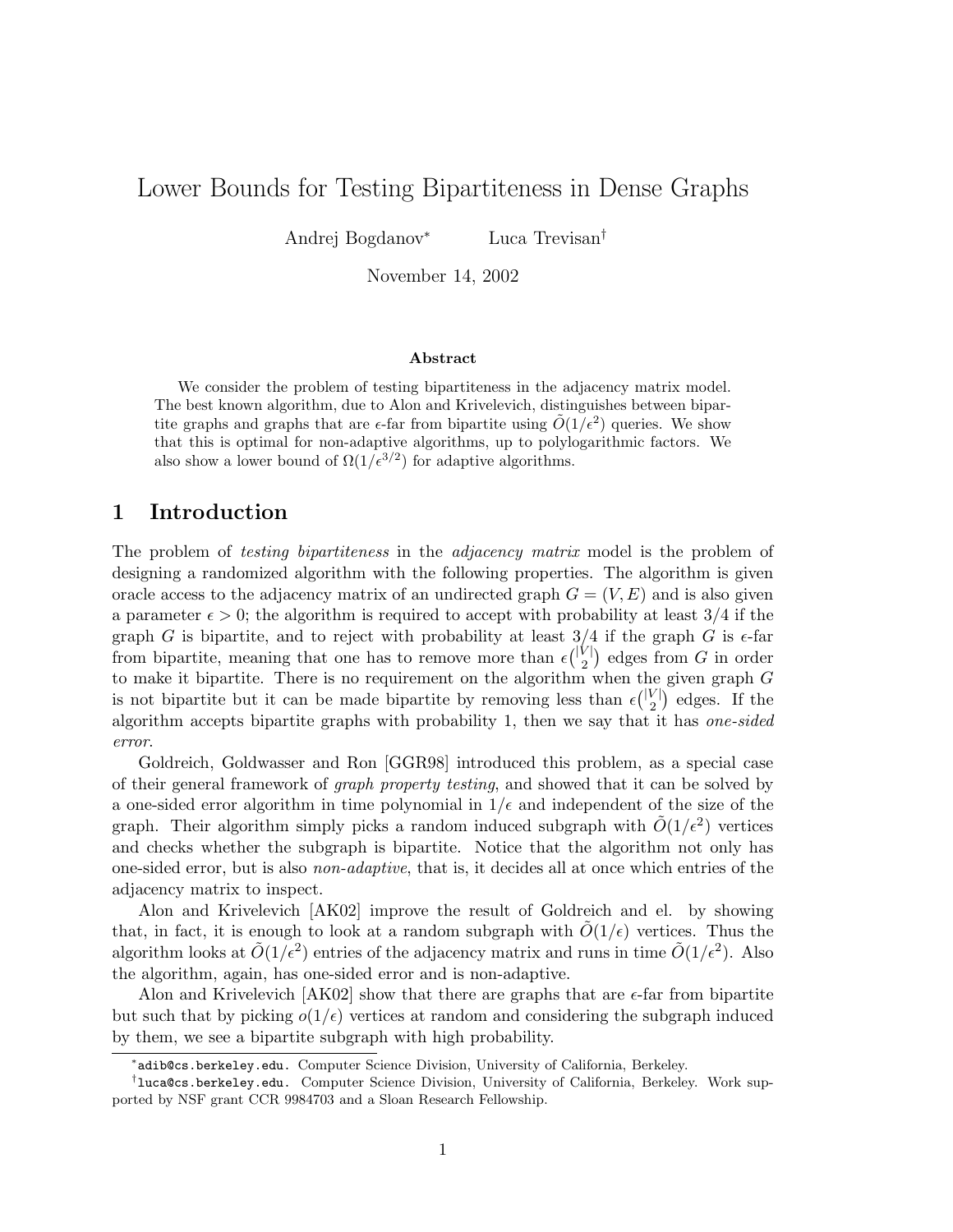Goldreich and Trevisan [GT01] prove that if there is a one-sided error algorithm for testing bipartiteness<sup>1</sup> having query complexity q, then it also works to just pick  $2q$  vertices at random and check whether they induce a bipartite graph.

Together, these results imply that any one-sided algorithm for testing bipartiteness must have query complexity (and thus, running time) at least  $\Omega(\epsilon)$ . Notice that there is a quadratic gap between this lower bound and the performance of the algorithm of [AK02]. Furthermore, the case of algorithms with two-sided error is not addressed.

In this paper we show that any non-adaptive algorithm must have query complexity  $\Omega(1/\epsilon^2)$  and any algorithm must have query complexity  $\Omega(1/\epsilon^{1.5})$ .

Our "hard instances" for this problem are random graphs where every edge exists with probability  $2\epsilon + o(1)$ . With high probability, such graphs are  $\epsilon$ -far from being bipartite.

Consider now the simplest case, that of a *one-sided error non-adaptive algorithm*, and let us see what happens for a fixed randomness of the algorithm and over the choices of the random graph. The algorithm looks at  $q$  pairs of vertices, and each pair is going to be connected by an edge with probability  $2\epsilon$ . Basically, the view of the algorithm is a fixed graph with  $q$  edges, from which each edge is being deleted independently with probability  $1-2\epsilon$ , and kept with probability  $2\epsilon$ . We are able to argue that if we start from an arbitrary graph with  $q = o(1/\epsilon^2)$  edges, then, after the deletions, the graph is very likely to become a forest, and, therefore, to be bipartite.

Regarding one-sided error adaptive algorithms, consider again the view of the algorithm for a fixed randomness of the algorithm and a random graph. Every time the algorithm makes a query into the adjacency matrix, it discovers an edge with probability  $2\epsilon$  and it finds out that there is no edge with probability  $1 - 2\epsilon$ . When the algorithm discovers a cycle, it is because it makes a query  $(u, v)$  where u and v were already discovered to be connected, and then  $(u, v)$  turns out to be an edge. Typically, the algorithm will have to make  $\Omega(1/\epsilon)$  such attempts before discovering a cycle. So, by the time a cycle is discovered, the algorithm must have found enough edges that there are  $\Omega(1/\epsilon)$  pairs of connected vertices. Then, the algorithm must have discovered at least  $\Omega(1/\sqrt{\epsilon})$  edges to account for so much connections, and therefore it must have made  $\Omega(1/\epsilon^{1.5})$  queries into the adjacency matrix. We can conclude that an algorithm that makes  $o(1/\epsilon^{1.5})$  queries is very likely to see a forest, and, therefore, a bipartite graph.

The analysis of algorithms with *two-sided error* is more involved. We need to consider two distributions of graphs, one made of bipartite graphs and one made of graphs that are typically  $\epsilon$ -far from bipartite, and then argue that the distributions are indistinguishable for algorithms of small query complexity.

We take again the random graph with edge probability  $2\epsilon + o(1)$  as one distribution (this one will typically contain graphs  $\epsilon$ -far from bipartite). The other distribution is sampled as follows: we first randomly partition the vertices of the graphs, and then each edge crossing the partition is picked independently with probability  $4\epsilon + o(1)$ , and all other edges are not picked (by construction, these graphs are bipartite).

Roughly speaking, we show that conditioned on the event of seeing a forest, the views of an algorithm when given oracle access to a graph chosen from one distribution or from the other have statistical distance  $o(1)$ , and we already know that the condition holds with probability  $1 - o(1)$  for adaptive algorithms making  $o(1/\epsilon^{1.5})$  queries and non-adaptive

<sup>&</sup>lt;sup>1</sup>Their result holds for any graph property testing problem in this model, but for simplicity we state here only the application to bipartiteness.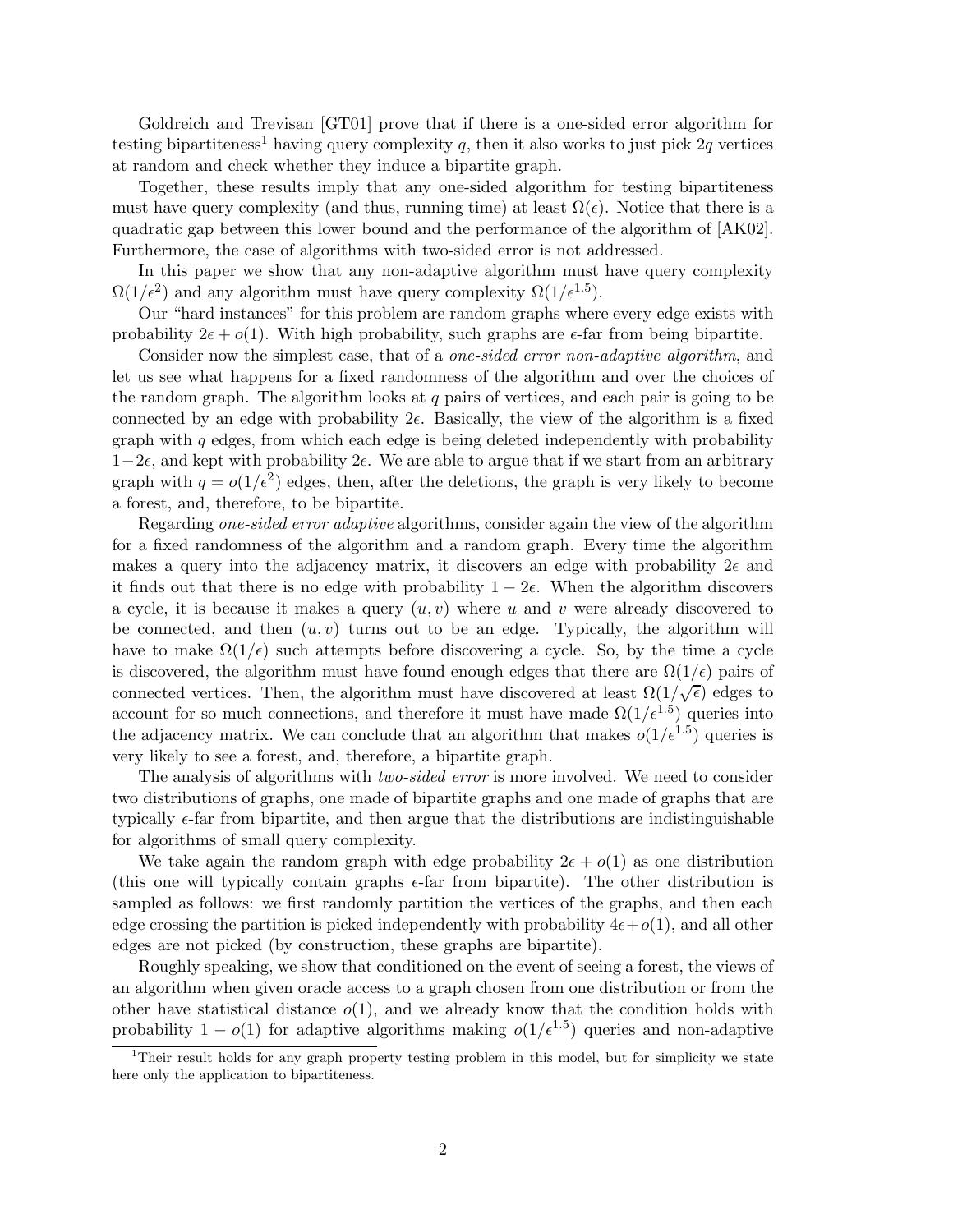algorithms making  $o(1/\epsilon^2)$  queries.<sup>2</sup>

We note that there is an adaptive algorithm that discovers odd cycles in time  $O(1/\epsilon^{1.5})$ when given a random graph with edge probability  $2\epsilon$ . In fact, for any distribution that we could think of to produce graphs that are  $\epsilon$ -far from bipartite, there is always an adaptive algorithm that discovers odd cycles in time  $O(1/\epsilon^{1.5})$ . It would be very interesting to come up with an adaptive algorithm of query complexity  $o(1/\epsilon^2)$ : Goldreich and Trevisan show that there is always at most a quadratic gap between the complexity of adaptive versus non-adaptive algorithms, but there is no natural example that we know of where an actual gap occurs.<sup>3</sup>

We know of no previous paper proving a lower bound super-linear in  $1/\epsilon$  for a property that can be tested in time polynomial in  $1/\epsilon$ , and of no super-linear bound for two-sided error algorithms for any property testable in time depending only on  $\epsilon$ . Alon [Alo01] proves a super-polynomial lower bound in  $1/\epsilon$  for one-sided error algorithms for a class of problems that admit algorithms running in time that depends only on  $\epsilon$ . Alon's lower bound, however, does not apply to two-sided error algorithms.

We also note that our results imply that the problem of testing whether a graph is a forest has query complexity  $\Omega(1/\epsilon^{1.5})$  for adaptive one-sided error algorithms and  $\Omega(1/\epsilon^2)$ for non-adaptive one-sided error algorithms, while it is trivially testable in time  $O(1/\epsilon)$  by a non-adaptive two-sided error algorithm. This gives a separation between the power of one-sided versus two-sided error algorithms for a natural problem. Regarding one-sided error algorithms, it is easy to come up with a  $O((1/\epsilon^2) \log 1/\epsilon)$  non-adaptive algorithm for finding a cycle in a graph that is  $\epsilon$ -far from being a forest. It would be interesting to come up with a  $o(1/\epsilon^2)$  adaptive one-sided error algorithm, that would show a separation between the power of adaptive versus non-adaptive algorithms. Perhaps this is an easier question to attack than the design of a  $o(1/\epsilon^2)$  adaptive algorithm for bipartiteness.

### 2 Lower bounds for testers with one-sided error

In this section we show that any property testing algorithm for bipartiteness with onesided error must perform  $\Omega(1/\epsilon^{3/2})$  queries. Moreover, if the algorithm is nonadaptive, then it must perform  $\Omega(1/\epsilon^2)$  queries.

Let A be a one-sided property testing algorithm for bipartiteness that performs  $q$ queries. Let  $q_i = (x_i, y_i)$  denote the *i*-th query of A, and  $Q = \{q_i : 1 \leq i \leq q\}$  denote the set of all queries of A. Without loss of generality, we may assume that all queries  $q_i$  are distinct, hence  $|Q| = q$ . We observe that if A rejects an input G, then A must have detected a witness that refutes the bipartiteness of G; it follows that  $E(G) \cap Q$ contains an odd cycle. Therefore, to show a one-sided lower bound of  $q$  queries for testing bipartiteness, it is enough to exhibit a distribution  $G$  on *n*-vertex graphs such that: (1) With probability  $1 - o(1)$ , graph  $G \sim \mathcal{G}$  is  $\epsilon$ -far from bipartite, and (2) With probability 2/3, the set  $E(G) \cap Q$  contains no odd cycle.

 $^{2}$ This is just a simplified account of the proof. The result would hold as stated, and in fact the distance in the conditional distributions would be zero, if the "view" of the algorithm were just the set of edges it discovers. But, in addition, the algorithm also discovers that certain pairs of vertices are not connected. To account for that we need some additional conditioning, and even then we can show that the distance is  $o(1)$  but not zero.

 ${}^{3}$ Here, of course, we are referring to the case of graph property testing in the *adjacency matrix* model. It is easy to come up with huge gaps in the adjacency list model of [GR97].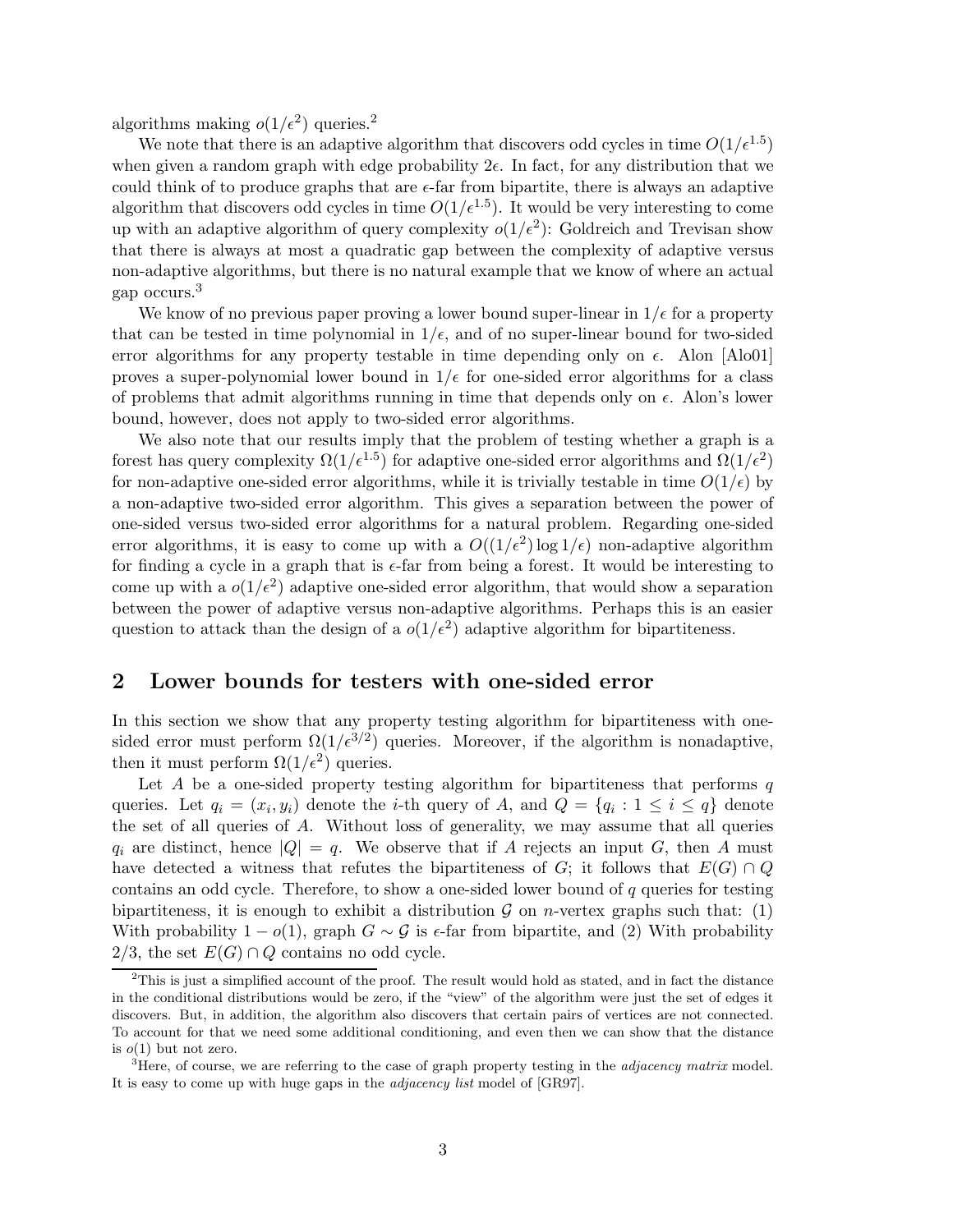Let  $G$  denote the distribution on *n*-vertex graphs where each edge is selected independently at random with probability  $p = 2\epsilon + O(\sqrt{\epsilon/n})$ . Using a standard probabilistic argument, it is not difficult to show that with probability  $1 - o(1)$ , a graph chosen from G is  $\epsilon$ -far from bipartite. We now argue that  $E(G) \cap Q$  is unlikely contain an odd cycle, whenever  $q = \Omega(1/\epsilon^{3/2})$  for adaptive algorithms and  $q = \Omega(1/\epsilon^2)$  for nonadaptive algorithms.

Theorem 1. Let A be an adaptive property testing algorithm, and Q denote the set of queries of A on input  $G \sim \mathcal{G}$ , where  $|Q| = q \leq 1/24\epsilon^{3/2}$ . With probability 2/3 over the choice of G and the randomness of A, the graph  $G' = (V(G), E(G) \cap Q)$  is a forest.

*Proof.* Let  $Q_t = \{q_1, \ldots, q_t\}$ , and  $G_t = (V(G), E(G) \cap Q_t)$ . We call query  $q_t = (x_t, y_t)$ *internal* if  $x_t$  and  $y_t$  belong to the same connected component of  $G_{t-1}$ . Note that the first query that reveals a cycle in  $G'$ , if such a query exists, must be internal. We will show that, with probability 5/6, the number of distinct internal queries in Q is less than  $1/7\epsilon$ . Since distinct queries are satisfied independently with probability  $p$ , it follows that all the internal queries in Q are negative with probability at least  $(1 - 1/7\epsilon)^p > 5/6$ . Therefore the probability that G' contains no cycle is at least  $\frac{5}{6} \cdot \frac{5}{6} > \frac{2}{3}$ .

We now bound the number  $q_I$  of distinct internal queries in Q. Let  $s_1, \ldots, s_k$  denote the sizes (number of edges) of the connected components of  $G'$  that contain at least one edge. The number of pairs of vertices in the same component of  $G'$  that are not connected by an edge in  $G'$  is at most  $S = \sum_{i=1}^{k} {s_i \choose 2}$  $\binom{s_i}{2}$ . If query  $q_t = (x_t, y_t)$  is internal, then  $x_t$  and  $y_t$  belong to the same connected component of  $G'$ . It follows that  $q_I \leq S$ .

By linearity of expectation,  $E[s_1+\ldots+s_k] = p(q-q_I) \leq pq$ , as each non-internal query contributes to this sum with probability p. Therefore  $s_1 + \ldots + s_k \leq 6qp$  with probability at least  $5/6$ . Finally, with probability  $5/6$ ,

$$
S \le \binom{s_1 + \ldots + s_k}{2} \le \binom{6qp}{2} \le 1/7\epsilon. \quad \Box
$$

We observe that the bound in the theorem is tight for the distribution  $\mathcal G$  up to a constant factor. In fact, there is an adaptive algorithm that finds a triangle in  $G$  with probability  $2/3$  and  $O(1/\epsilon^{3/2})$  queries. The algorithm consists of two phases: In the first phase, the algorithm makes  $q_1 = O(1/\epsilon^{3/2})$  queries of type  $(v, v_i)$ , where  $v, v_1, \ldots, v_{q_1}$  are arbitrary distinct vertices. With probability 5/6, at least  $O(1/\sqrt{\epsilon})$  of the answers are positive. In the second phase, the algorithm makes  $q_2 = O(1/\epsilon)$  distinct queries among pairs  $(v_i, v_j)$  such that  $(v, v_i), (v, v_j) \in E(G)$ . With probability 5/6, this phase reveals an edge  $(v_i, v_j)$ , and therefore a triangle  $v, v_i, v_j$ .

**Theorem 2.** Let A be a nonadaptive property testing algorithm, and  $Q$  denote the set of queries of A on input  $G \sim \mathcal{G}$ , where  $|Q| = q \leq 1/73\epsilon^2$ . With probability 2/3 over the choice of G, the graph  $G' = (V(G), E(G) \cap Q)$  is a forest.

To prove the theorem, we will make use of the following combinatorial result:

**Lemma 1.** A graph with m edges has fewer than  $(2m)^{l/2}$  cycles of length l.

*Proof.* Let A be the adjacency matrix of a graph with m edges, and let  $\lambda_1, \ldots, \lambda_n$  denote the eigenvalues of  $A$ . We note that the number of ordered cycles of length  $l$  is the trace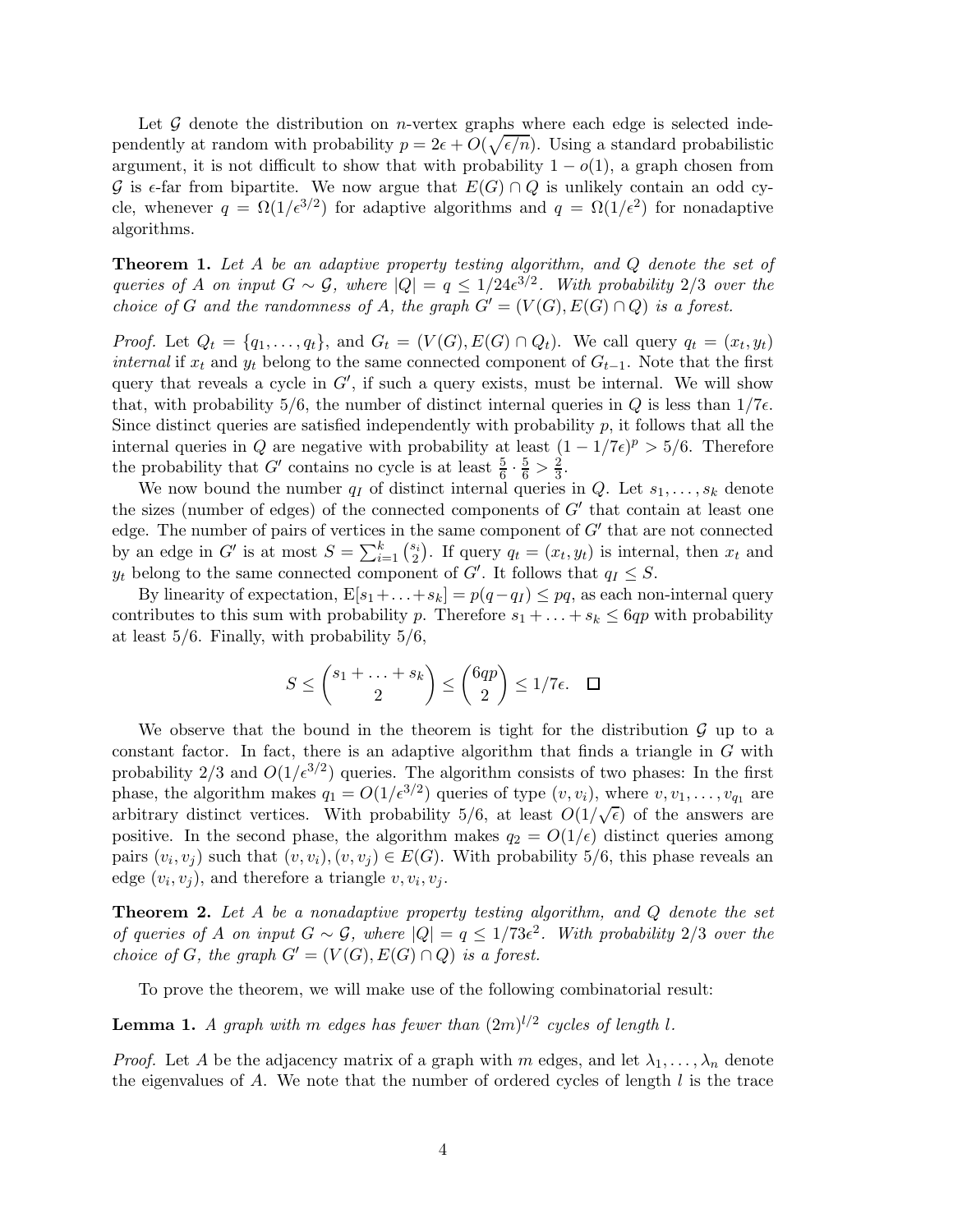of  $A^l$ . By a standard inequality,

trace
$$
A^l = \sum_{i=1}^n \lambda_i^l \le \left(\sum_{i=1}^n \lambda_i^2\right)^{l/2} = (\text{trace} A^2)^{l/2} = (2m)^{l/2}. \quad \Box
$$

*Proof of Theorem 2.* We bound the expected number of cycles of length  $l$  in  $G'$ . By Lemma 1, the set of queries determines at most  $(2q)^{l/2}$  cycles of length *l*; each cycle has probability  $p^{l}$  to be present in G. Therefore the expected number of cycles of length l in G' is at most  $(2q)^{l/2}p^l < 1/3^l$  for large enough n.

It follows that the expected number of cycles of any length in  $G'$  is at most  $\sum_{l=3}^{\infty} 1/3^l$  < 1/3. By Markov's inequality,  $G'$  has no cycles with probability at least  $2/3$ .  $\Box$ 

#### 3 Lower bounds for testers with two-sided error

In this section we extend the lower bounds from Theorems 1 and 2 to algorithms for testing bipartiteness that may exhibit two-sided error. To prove a two-sided lower bound of  $q$  for testing bipartiteness, we need to argue that a sequence of  $q$  queries cannot distinguish bipartite graphs from graphs that are  $\epsilon$ -far from bipartite with statistical significance better than, say, 1/3. A one-sided tester is more restricted than a two-sided tester in the sense that it must find evidence of bipartiteness in the form of an odd cycle. The information obtained from negative answers to its queries is not significant in this context. For two-sided testers, however, absence of evidence is not evidence of absence.<sup>4</sup> A twosided error tester may take advantage of the negative queries to infer statistical properties of its input.

The transcript  $tr_A(G)$  of algorithm A on input G consists of a sequence of queries  $\mathbf{q} = (q_i : 1 \leq i \leq q)$  and answers  $\mathbf{a} = (a_i : 1 \leq i \leq q)$ , where  $a_i = 1$  if  $q_i \in G$ , and  $a_i = 0$  otherwise. In adaptive algorithms, the query  $q_i$  may depend on previous queries  $(q_1, \ldots, q_{i-1})$  and answers  $(a_1, \ldots, a_{i-1})$ . To prove that there is no q query tester for bipartiteness with success probability  $\delta$  it is sufficient, by Yao's principle, to produce two distributions of graph instances  $\mathcal G$  and  $\mathcal H$  with the following properties:

- 1. With high probability, a graph selected from  $\mathcal G$  is  $\epsilon$ -far from bipartite.
- 2. A graph selected from  $H$  is bipartite.
- 3. For any deterministic algorithm A, the statistical distance between transcripts of A on input  $G \sim \mathcal{G}$  and  $G \sim \mathcal{H}$  is at most  $\delta$ :

$$
\frac{1}{2}\sum_{\mathbf{q},\mathbf{a}}|\Pr_{G\sim\mathcal{G}}[\mathrm{tr}_A(G)=(\mathbf{q},\mathbf{a})]-\Pr_{G\sim\mathcal{H}}[\mathrm{tr}_A(G)=(\mathbf{q},\mathbf{a})]|\leq \delta.
$$

We will use the following two distributions of instances:  $\mathcal G$  is the distribution defined in Section 2, namely random graphs on *n* vertices with edge probability  $p = 2\epsilon + O(\sqrt{\epsilon/n}).$ We define  $H$  to be the distribution of random *bipartite* graphs with edge probability  $2p$ . More precisely, a graph  $G \sim \mathcal{H}$  is generated as follows: (1) Pick a partition  $(S, \overline{S})$  of  $V(G)$ uniformly at random; (2) Select each edge  $(u \in S, v \in \overline{S})$  independently at random with probability 2p.

<sup>4</sup> Secretary of defense D. Rumsfeld, on possible links between Al Qaeda and Iraq.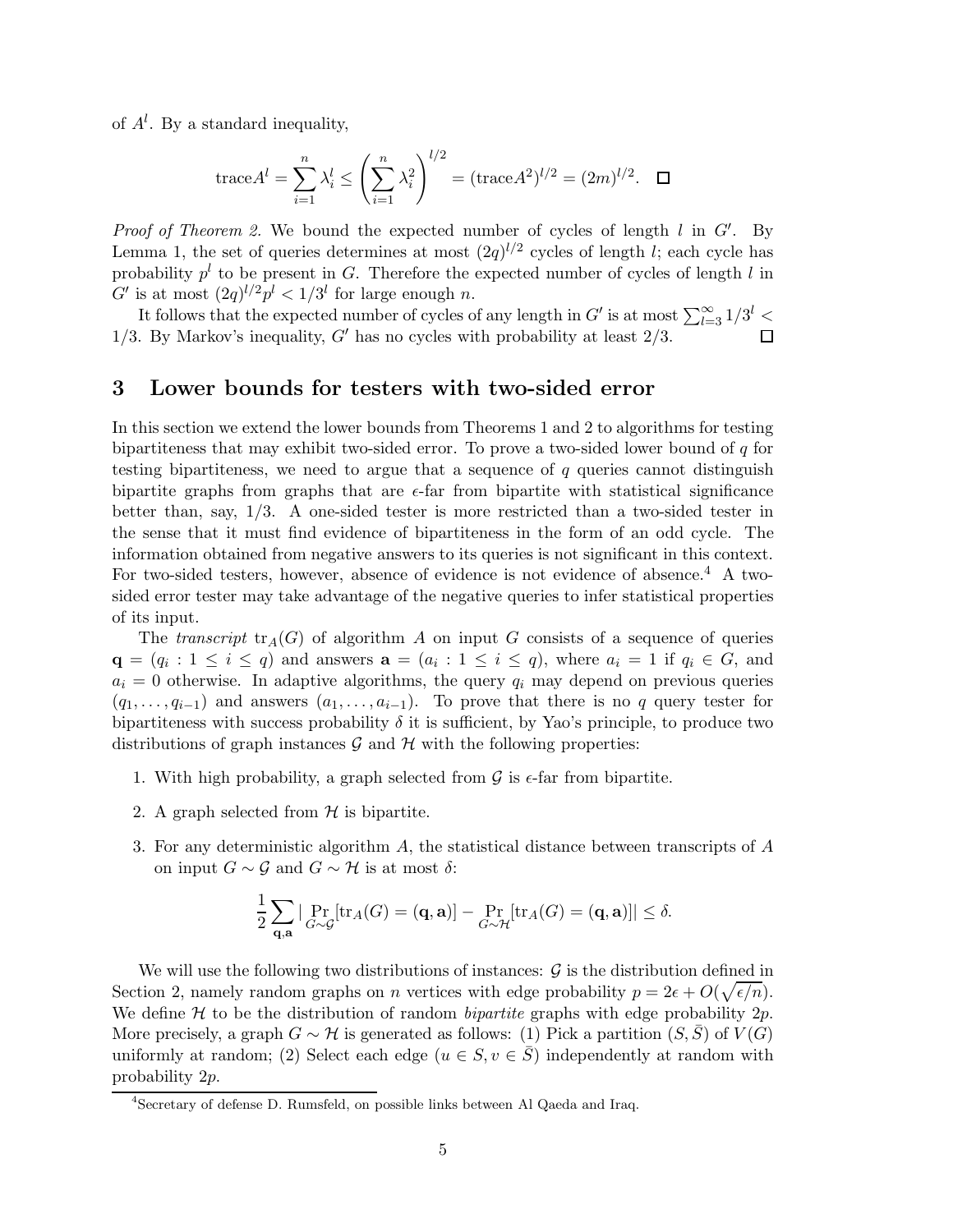Say G is consistent with transcript  $(\mathbf{q}, \mathbf{a})$  if  $a_i = 1$  when  $q_i$  is an edge of G, and  $a_i = 0$ otherwise. It is not difficult to estimate the probability that a graph  $G \sim \mathcal{G}$  is consistent with  $\mathbf{q}, \mathbf{a}$ ; this probability depends only on the number of positive answers  $a_i$ . When  $G \sim \mathcal{H}$ , however, the answers  $a_i$  are not independent. For example, the event "There is a path of length 2 between u and v" biases the probability of an edge between u and v. Even though the structure of  $H$  makes direct computations difficult, we single out a class of typical transcripts which have approximately the same probability in both distributions. We then argue that a testing algorithm with suitably low query complexity is likely to produce a typical transcript. To simplify notation, we ignore constants in our analysis.

For a transcript  $(q, a)$ , we partition the queries in q as follows:

- 1. The set of *positive queries*  $Q^+$  is the set of queries  $q_i$  such that  $a_i = 1$ .
- 2. The set of internal negative queries  $Q_I^ \overline{I}$  is the set of queries  $q_i = (u_i, v_i)$  such that  $a_i = 0$  and  $u_i, v_i$  are connected by a path in  $Q^+$ .
- 3. The set of *external negative queries*  $Q_E^ E$  is the set of queries  $q_i = (u_i, v_i)$  such that  $a_i = 0$  and  $u_i, v_i$  are not connected by a path in  $Q^+$ .

Let  $q^+ = |Q^+|, q_I^- = |Q_I^-|$  $\overline{I}_{I}$  and  $q_{E}^{-} = |Q_{E}^{-}|$  $E$ . Let C denote the class of connected components of  $G^+ = (V(G), Q^+)$ . For  $U, V \in \mathcal{C}$ , let  $e_{UV} = |\{(u, v) \in Q_E^ E: u \in U, v \in V$ . We call transcript  $(\mathbf{q}, \mathbf{a})$  typical if: (1)  $G^+$  is a forest, (2)  $q_I^- = o(1/\epsilon)$  and (3)  $\sum_{U,V \in \mathcal{C}} e_{UV}^2 =$  $o(1/\epsilon^2)$ .

The following lemma shows that if algorithm A produces a typical transcript of length  $o(1/\epsilon^2)$ , then it cannot determine the distribution of its input.

**Lemma 2.** For any algorithm A and typical transcript  $(\mathbf{q}, \mathbf{a})$  of length  $q = o(1/\epsilon^2)$ ,  $\Pr_{G \sim G}[\text{tr}_A(G) = (\mathbf{q}, \mathbf{a})] \sim \Pr_{G \sim H}[\text{tr}_A(G) = (\mathbf{q}, \mathbf{a})].$ 

*Proof.* If  $G \sim \mathcal{G}$ , its edges are selected independently, so G is consistent with q, a with probability  $p^{q^+}(1-p)^{q^-_I+q^-_E}$ . For  $G \sim \mathcal{H}$ , we write  $\Pr_{G \sim \mathcal{H}}[\text{tr}_A(G) = (\mathbf{q}, \mathbf{a})]$  as a product of three terms:

$$
\Pr_{\mathcal{H}}[Q^+ \subseteq E(G)] \Pr_{\mathcal{H}}[Q^-_I \subseteq E(\overline{G})|Q^+ \subseteq E(G)] \Pr_{\mathcal{H}}[Q^-_E \subseteq E(\overline{G})|Q^+ \subseteq E(G) \cap Q^-_I \subseteq E(\overline{G})].
$$

We estimate each of these probabilities. Since  $Q^+$  is a forest,  $Pr_{\mathcal{H}}[Q^+ \subseteq E(G)] = p^{q^+}$ . The second probability is a product of  $q_I^ \overline{I}$  terms of value either 1 (for odd length paths) or  $1-2\epsilon$ (for even length paths). Since  $q^+ = o(1/\epsilon)$ ,  $Pr_{\mathcal{H}}[Q_I^- \subseteq E(G)|Q^+ \subseteq E(G)] \sim (1-p)^{q_I^-} \sim 1$ .

For the last probability, consider a random partition  $(S,\bar{S})$  of  $V(G)$  that is consistent with  $Q^+$ . For every pair  $U, V \in \mathcal{C}$ , let  $E_{UV}$  be the number of edges in  $Q_E^-$  between U and V that are partitioned by  $(S, \overline{S})$ . With respect to the choice of partition, the  $E_{UV}$  are pairwise independent and

$$
\text{Var}[\sum_{U,V} E_{UV}] = \sum_{U,V} \text{Var}[E_{UV}] \le \sum_{U,V} e_{UV}^2 = o(1/\epsilon^2).
$$

By Chebyshev's inequality, almost surely  $|\sum_{U,V} E_{UV} - q_E^-/2| = o(1/\epsilon)$ . In other words, for almost every partition  $(S, \bar{S})$ , roughly half of the edges in  $Q_{E}^ E$  fall across the partition and roughly half fall within the partition. Therefore,

$$
\Pr_{\mathcal{H}}[Q_E^- \subseteq E(\overline{G})|Q^+ \subseteq E(G) \cap Q_I^- \subseteq E(\overline{G})] \sim (1-2p)^{q_E^-/2 \pm o(1/\epsilon)} \sim (1-p)^{q_E^-}.
$$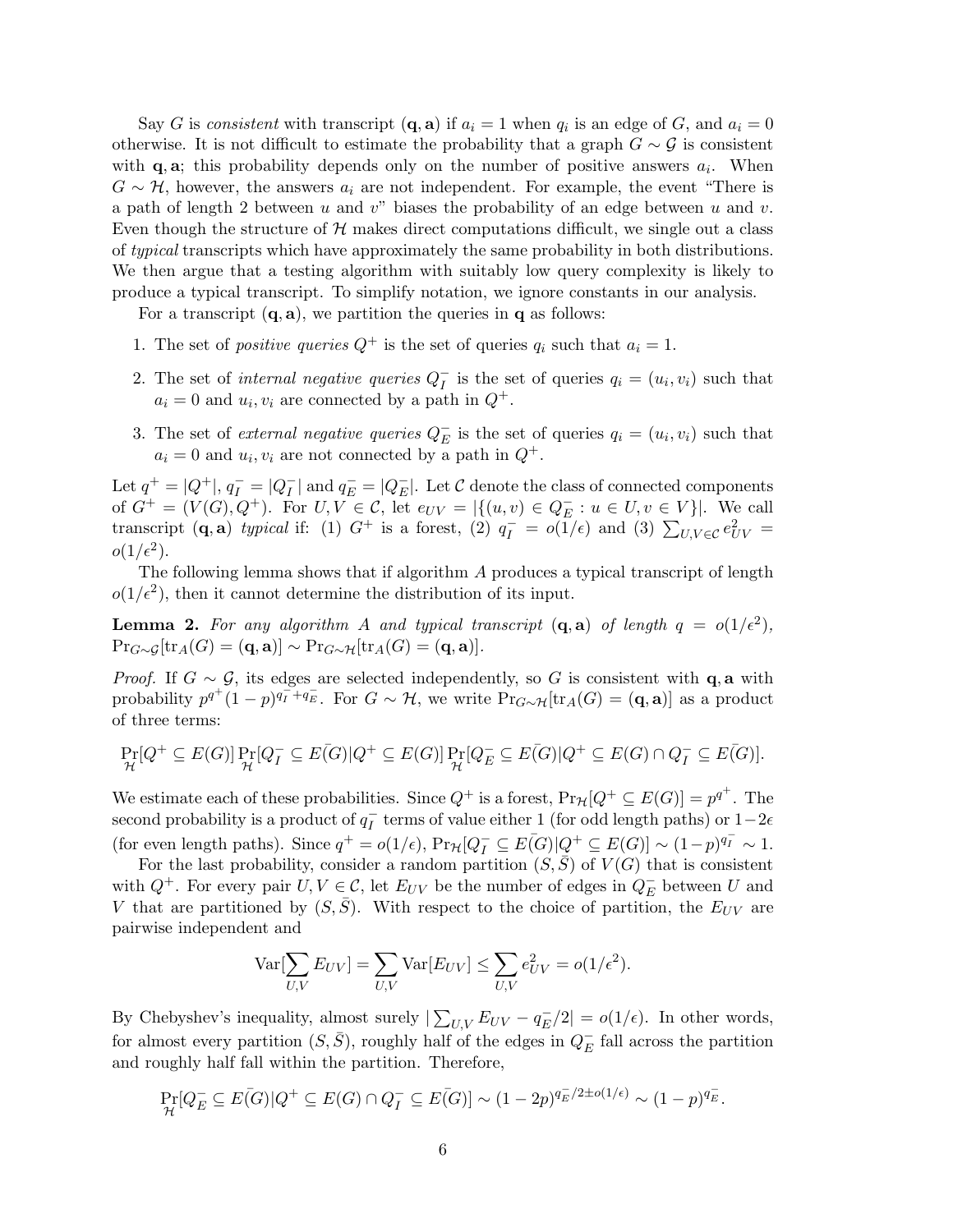It follows that the G is consistent with  $q$ , a with asymptotically identical probabilities according to  $\mathcal G$  and  $\mathcal H$ .  $\Box$ 

The next two lemmas justify the use of the word "typical" to describe transcripts of A. They show that if A has suitably low query complexity, then it is likely to produce a typical transcript.

**Lemma 3.** For any adaptive algorithm A with query complexity  $q \leq o(1/\epsilon^{3/2})$  and a graph  $G \sim \mathcal{G}$ , the transcript  $\text{tr}_A(G)$  is typical with probability  $1 - o(1)$ .

*Proof.* Let  $G^+$  denote the subgraph of G whose vertices are endpoints of queries in q and with edges  $Q^+$ . Let  $s_i$  denote the size of the *i*th connected component of  $G^+$  containing at least one edge, and  $S = s_1 + \ldots, s_k$ . By linearity of expectation, with respect to either distribution,  $E[(s_1-1)+...+(s_k-1)] \le pq$ , so that almost surely  $S = O(qp) = o(1/\sqrt{\epsilon})$ . As in the proof of Theorem 1, the number of internal queries is  $o(1/\epsilon)$ , so that almost surely all internal queries fail and  $G^+$  is a forest. On the other hand, the number of negative internal queries cannot exceed  $o(1/\epsilon)$ . This establishes properties (1) and (2) of typical transcripts.

For property (3), let  $\sum_{U,V \in \mathcal{C}} e_{UV}^2 = S_1 + S_2 + S_3$ , where  $S_1 = \sum_{|U|=|V|=1} e_{UV}^2$ ,  $S_2 =$  $\sum_{|U|,|V|\geq 2}e_{UV}^2$  and  $S_3=\sum_{|U|=1,|V|\geq 2}e_{UV}^2$ . We bound each of the sums  $S_1$ ,  $S_2$  and  $S_3$ . In  $S_1$ , each of the terms is 0 or 1, and the number of terms is at most q. Therefore  $S_1 \leq q = o(1/\epsilon^{3/2})$ . For  $S_2$  we note that

$$
\sum_{|U|,|V|\geq 2}e_{UV}^2\leq \left(\sum_{|U|,|V|\geq 2}e_{UV}\right)^2\leq {S\choose 2}^2=o(1/\epsilon^2).
$$

To compute  $S_3$ , we let  $e_U = \sum_{|V| \geq 2} e_{UV}$ . Then  $e_U \leq S$ , and

$$
\sum_{|U|=1, |V|\geq 2} e_{UV}^2 \leq \sum_{|U|=1} e_U^2 \leq S \sum_{|U|=1} e_U \leq S \cdot q = o(1/\epsilon^2). \quad \Box
$$

**Lemma 4.** For any nonadaptive algorithm A with query complexity  $q \leq o(1/\epsilon^2)$  and a graph  $G \sim \mathcal{H}$ , the transcript  $\text{tr}_A(G)$  is typical with probability  $1 - o(1)$ .

*Proof.* Let  $G' = (V(G), Q^+ \cup Q_I^- \cup Q_E^-)$  $\bar{E}$ ). Property (1) is proved as in Theorem 2. To show (2), for every  $e \in Q_I^-$ , let  $X_{el}$  denote the number of paths of length l between the endpoints of e. Every  $X_{el}$  is a sum of indicator random variables  $Y_c$ , one for each cycle c of length  $l + 1$  that contains  $e$ , such that  $Y_c = 1$  if all edges in c except possibly  $e$  are in  $Q^+$ . It follows that  $Pr[Y_c = 1] = p^l$ .

$$
E[\sum_{l=1}^{\infty} \sum_{e \in Q_I^-} X_{el}] \leq \sum_{l=1}^{\infty} \sum_{e \in E(G')} \sum_{c \ni e, |c| = l+1} \Pr[Y_c = 1]
$$

$$
= \sum_{l=1}^{\infty} \sum_{c, |c| = l+1} lp^l
$$

$$
\leq \sum_{l=1}^{\infty} l(2q)^{(l+1)/2} p^l \text{ (by Lemma 1)}
$$

$$
= o(1/\epsilon).
$$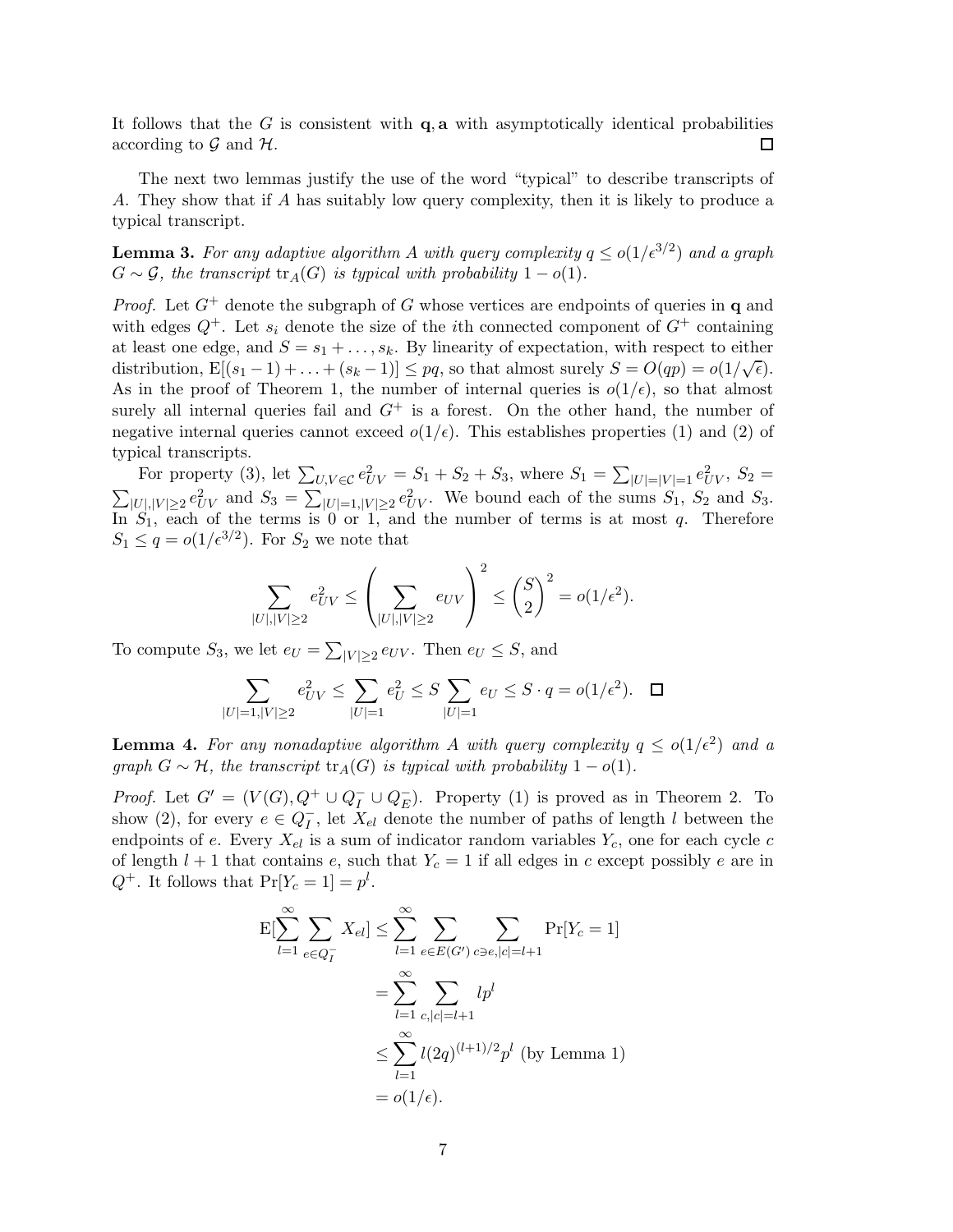By Markov's inequality, almost always  $q_I^- = o(1/\epsilon)$ .

For property (3), given any pair  $e = (u, v), e' = (u', v') \in Q_E^ E$ , let  $X_{ee'l}$  denote the number of pairs of paths  $(u, v)$  and  $(u', v')$  whose lengths sum to l. For a pair of components  $U, V \in \mathcal{C}$ ,

$$
e_{UV}^2 \le \sum_{l=1}^{\infty} \sum_{u,u' \in U, v,v' \in V} X_{(u,v)(u',v')l}.
$$

Again, we write  $X_{ee'l}$  as a sum of indicator random variables  $Y_c$ , one for each cycle c of length  $l + 2$  that contains both e and e'. For a fixed c, there are at most  $l(l - 1)$  pairs  $(e, e')$  such that  $Y_c$  is an indicator for  $X_{ee'l}$ .

$$
E[\sum_{l=1}^{\infty} \sum_{U,V \in \mathcal{C}} \sum_{u,u \in U,v,v' \in V} X_{(u,v)(u',v')l}] \leq E[\sum_{l=1}^{\infty} \sum_{e,e' \in E(G')} X_{ee'l}]
$$
  

$$
\leq \sum_{l=1}^{\infty} \sum_{e,e' \in E(G')} \sum_{c \ni e,e',|c|=l+2} \Pr[Y_c = 1]
$$
  

$$
\leq \sum_{l=1}^{\infty} \sum_{c,|c|=l+2} l(l-1)p^l
$$
  

$$
\leq \sum_{l=1}^{\infty} l(l-1)(2q)^{(l+2)/2}p^l
$$
  

$$
= o(1/\epsilon^2).
$$

By Markov's inequality, property (3) holds almost always.

**Theorem 3.** Any algorithm A for testing bipartitenes has query complexity  $\Omega(1/\epsilon^{3/2})$ . Moreover, if A is nonadaptive, then it has query complexity  $\Omega(1/\epsilon^2)$ .

*Proof.* Suppose that  $A$  is an adaptive tester for bipartiteness with query complexity  $o(1/\epsilon^{3/2})$ , and G be an input. By Lemma 3, if  $G \sim \mathcal{G}$ , the transcript of A on G is almost surely typical. This is also the case if  $G \sim \mathcal{H}$ :

$$
\Pr_{G \sim \mathcal{H}}[\text{tr}_A(G) \text{ is typical}] = \sum_{(\mathbf{q}, \mathbf{a}) \text{ typical}} \Pr_{G \sim \mathcal{H}}[\text{tr}_A(G) = (\mathbf{q}, \mathbf{a})]
$$

$$
\sim \sum_{(\mathbf{q}, \mathbf{a}) \text{ typical}} \Pr_{G \sim \mathcal{G}}[\text{tr}_A(G) = (\mathbf{q}, \mathbf{a})] \text{ (by Lemma 2)}
$$

$$
= \Pr_{G \sim \mathcal{G}}[\text{tr}_A(G) \text{ is typical}]
$$

$$
= 1 - o(1).
$$

By Lemma 2, a typical transcript is asymptotically equiprobable for  $G \sim \mathcal{G}$  and  $G \sim \mathcal{H}$ , and it follows that

$$
\frac{1}{2}\sum_{\mathbf{q},\mathbf{a}}|\Pr_{G\sim\mathcal{G}}[\mathrm{tr}_A(G)=(\mathbf{q},\mathbf{a})]-\Pr_{G\sim\mathcal{H}}[\mathrm{tr}_A(G)=(\mathbf{q},\mathbf{a})]|=o(1).
$$

The analysis for nonadaptive testers is identical.

 $\Box$ 

 $\Box$